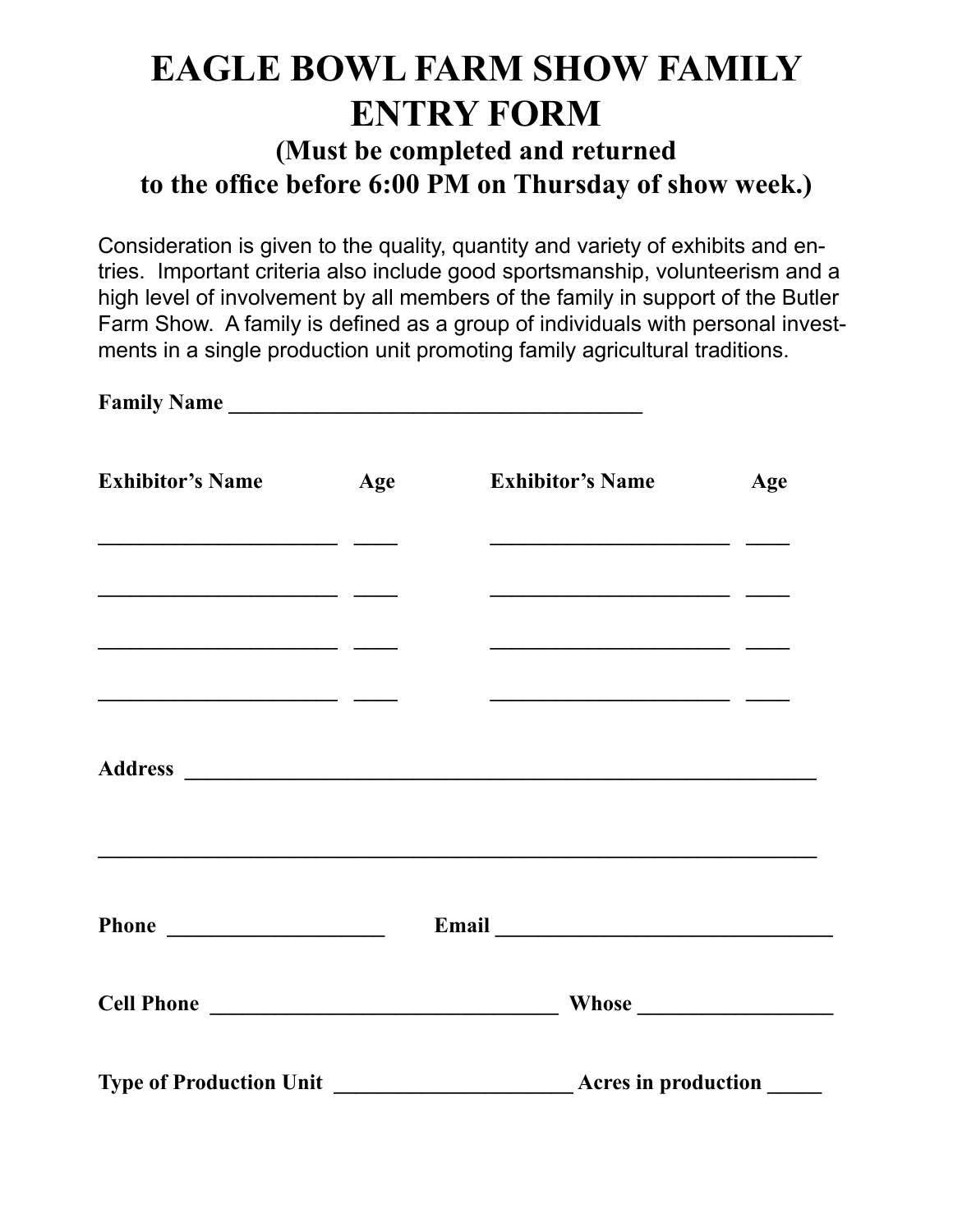| <b>Exhibitor</b> | Results/# in class | Dept./Sec./Class | Entry |
|------------------|--------------------|------------------|-------|
|                  |                    |                  |       |
|                  |                    |                  |       |
|                  |                    |                  |       |
|                  |                    |                  |       |
|                  |                    |                  |       |
|                  |                    |                  |       |
|                  |                    |                  |       |
|                  |                    |                  |       |
|                  |                    |                  |       |
|                  |                    |                  |       |
|                  |                    |                  |       |
|                  |                    |                  |       |
|                  |                    |                  |       |
|                  |                    |                  |       |
|                  |                    |                  |       |
|                  |                    |                  |       |
|                  |                    |                  |       |
|                  |                    |                  |       |
|                  |                    |                  |       |
|                  |                    |                  |       |
|                  |                    |                  |       |
|                  |                    |                  |       |
|                  |                    |                  |       |
|                  |                    |                  |       |
|                  |                    |                  |       |
|                  |                    |                  |       |
|                  |                    |                  |       |
|                  |                    |                  |       |
|                  |                    |                  |       |
|                  |                    |                  |       |
|                  |                    |                  |       |

## **Departments entered in this year's show: (Please group by person)**

*If need more room, add pages.*

*CONTINUED ON NEXT PAGE*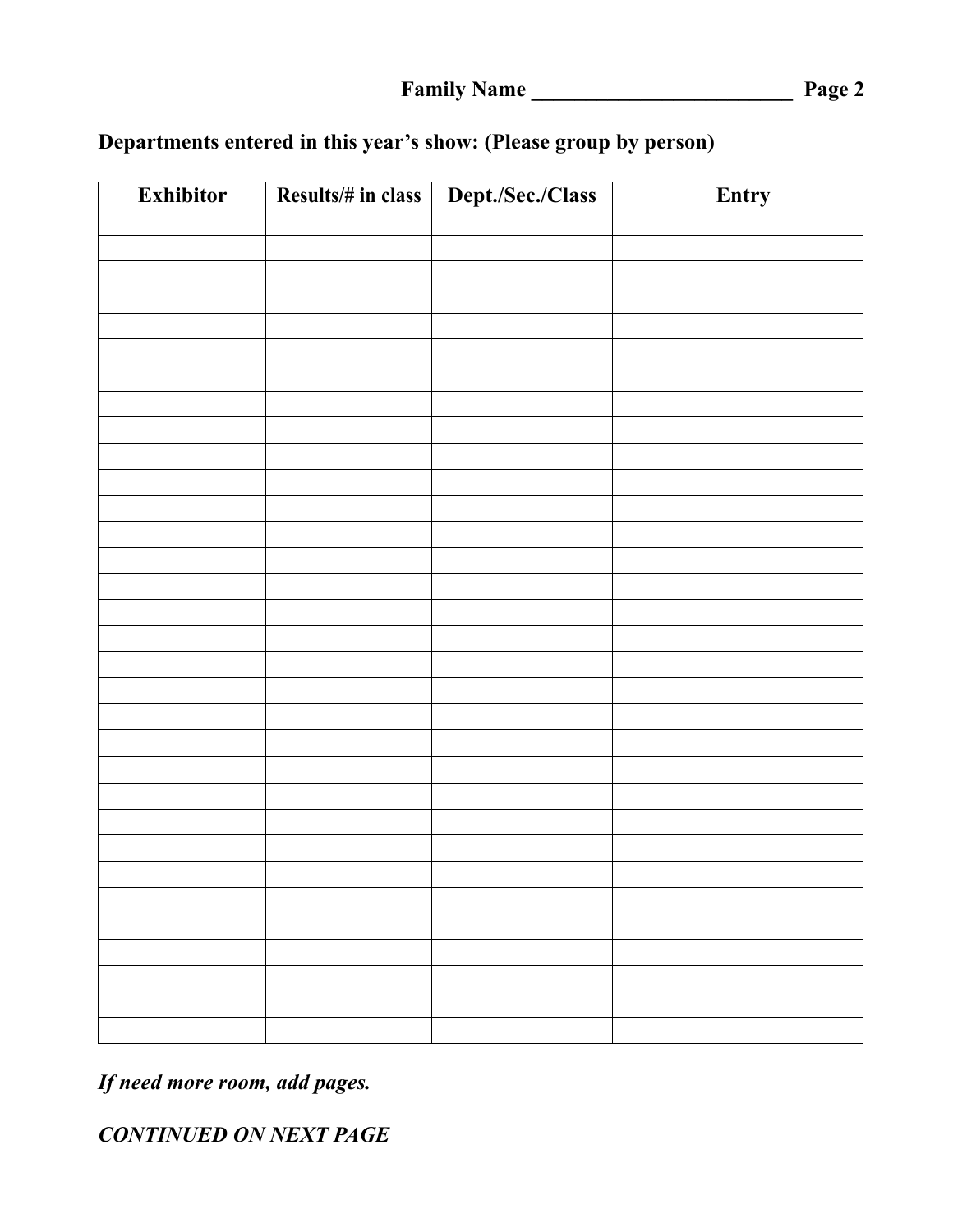## **OTHER INFORMATION**

**1. List departments, committees or jobs at the Farm Show where any member of your family volunteers:**

| Person | <b>Department or Committee</b> | # of Years |
|--------|--------------------------------|------------|
|        |                                |            |
|        |                                |            |
|        |                                |            |
|        |                                |            |
|        |                                |            |
|        |                                |            |
|        |                                |            |
|        |                                |            |

**2. List areas that your family helps set up and prepare for the show:**

| Person | Area | # of Years |
|--------|------|------------|
|        |      |            |
|        |      |            |
|        |      |            |
|        |      |            |
|        |      |            |
|        |      |            |
|        |      |            |
|        |      |            |

**3. List 4-H clubs where any member of your family belongs or volunteers as a leader or helper:**

| Person | <b>Department or Committee</b> | # of Years |
|--------|--------------------------------|------------|
|        |                                |            |
|        |                                |            |
|        |                                |            |
|        |                                |            |
|        |                                |            |
|        |                                |            |
|        |                                |            |
|        |                                |            |

*CONTINUED ON NEXT PAGE*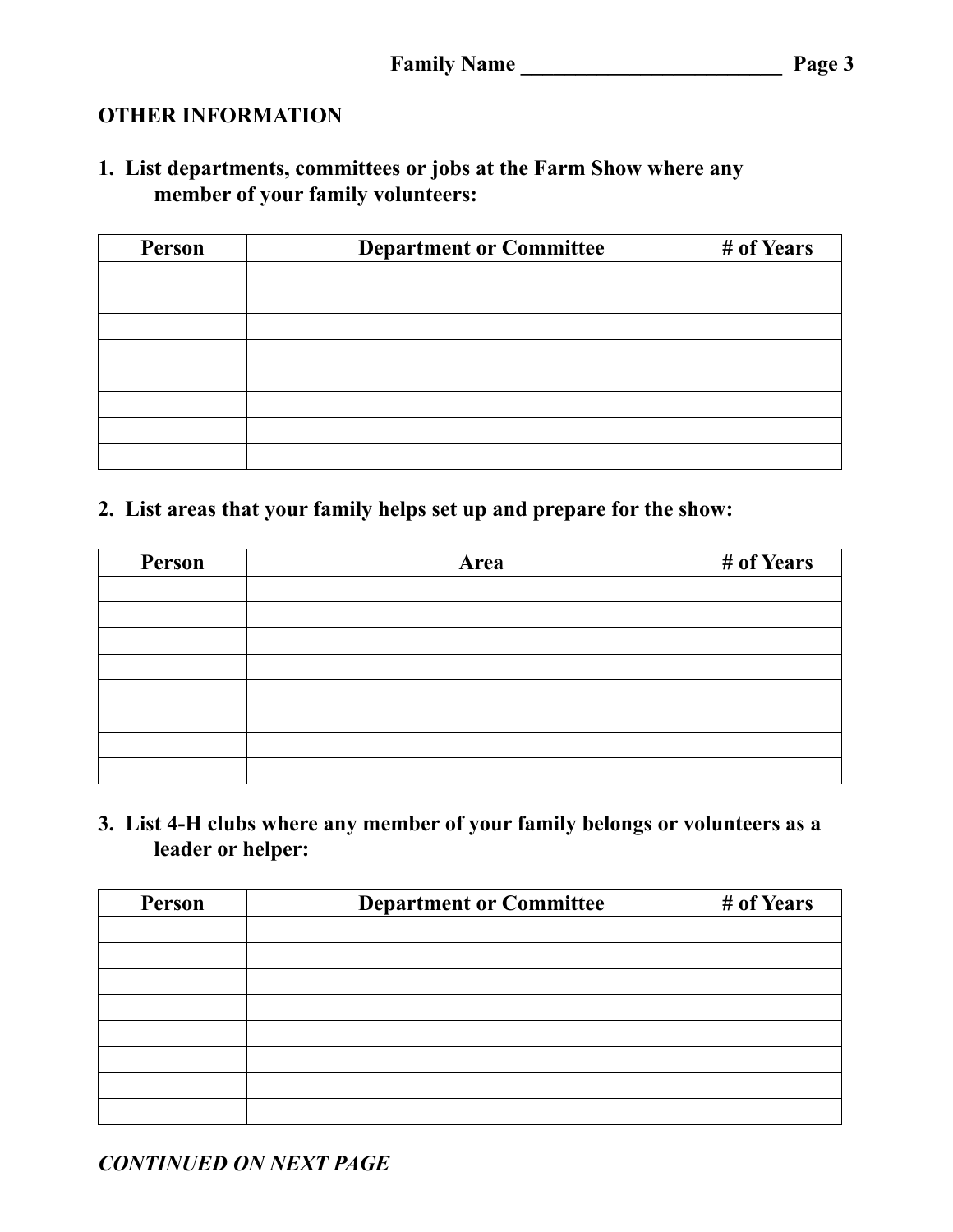**4. Explain the roles (personal investments) of each member of your agricultural production unit.**



*CONTINUED ON NEXT PAGE (Last one!)*